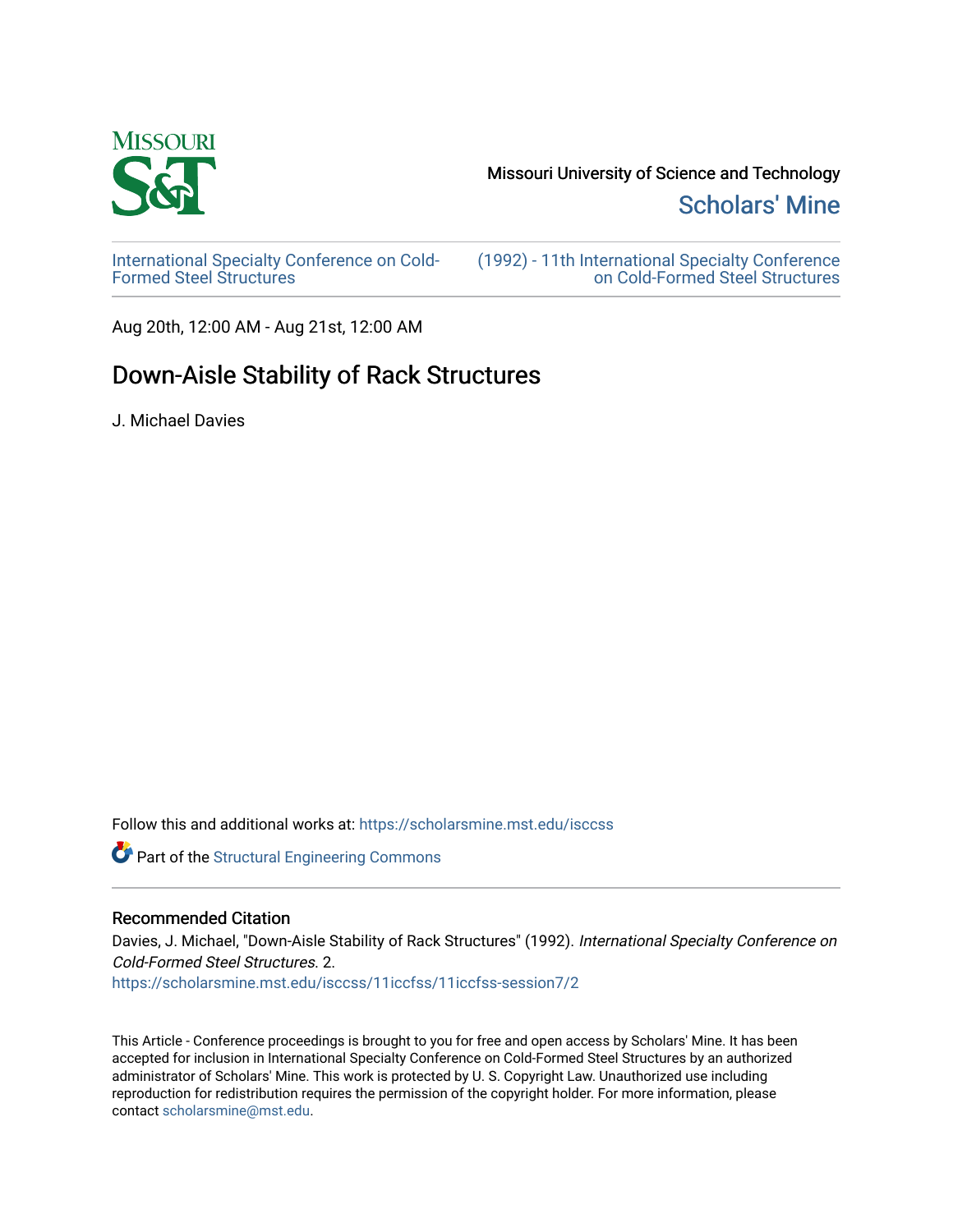# **DOWN-AISLE STABILITY OF RACK STRUCTURES**

by J Michael Davies<sup>1</sup>

### **Introduction**

The problem under consideration is illustrated in Fig.I. A rack structure may have a large number of bays and many beam levels. It is typified by the use of cold-formed section members and by the semi-rigid joints between the beams and the uprights which is a factor that dominates the design. In many cases, it is also necessary to recognise the partial rigidity at the bases of the uprights where steel plates rest on a (concrete) floor.

Although rack structures are designed to carry predominantly the vertical loads from the stored material, most Codes of Practice include the requirement for a nominal horizontal load. In addition to ensuring adequate stiffness in the down-aisle direction, this takes into account of any lack of plumb in the uprights which can be aggravated by initial looseness in the semi-rigid joints. The nominal side load at each beam level is usually specified to be some proportion  $\alpha$  of the total vertical load at that level as shown in Fig.1.



Flexible connections thus:-  $\bullet$ 

**Fig.I.** Design loads on a typical rack structure

<sup>&</sup>lt;sup>1</sup>Professor of Civil Engineering, University of Salford, England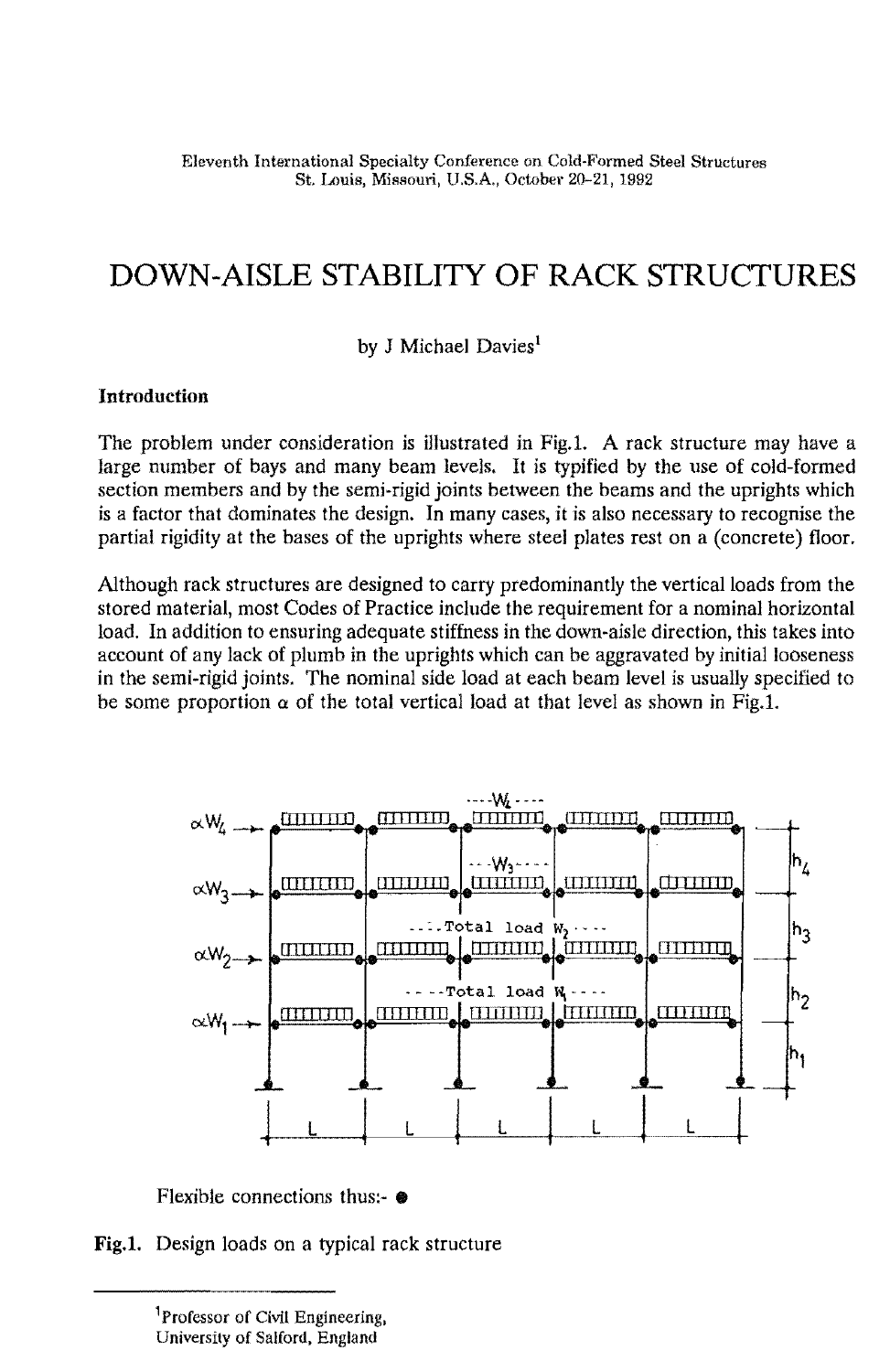The essential analytical requirement for the consideration of down-aisle stability is a suitable second-order elastic analysis for a large plane frame with semi-rigid joints. Conventional computer analysis using the matrix displacement method, suitably modified to include joint flexibility, is evidently applicable<sup>(1)</sup> and serves as a vardstick whereby other methods may be judged. However, as evidenced by the approximate treatments in the various Codes, this is not always practicable for the large assemblies that often arise and there is a need for a simplified treatment which takes advantage of the regular nature of the construction.

This paper first reviews the procedures that are incorporated in some current Codes of Practice. It then proposes an improved approach which gives rise to explicit design expressions. Comparison with exact analyses reveals that these are sufficiently accurate for all practical purposes.

## Treatment of down-aisle stability **in** current Codes

The author's interest in this subject was reawakened when he was asked to take part in a working group commissioned by the "Federation Europeenne de la Manutention" (FEM), an association of European manufacturers of storage equipment, to appraise and update their draft Recommendations for the Design of Steel Static Pallet Racking<sup>(2)</sup>.

The procedure for down-aisle stability incorporated in the draft FEM document has been described by Stark and Tilburgs<sup>(3)</sup> and the model that they used is shown in Fig.2. The points to note are:



- **•**It is based on a single internal upright, regardless of the number of bays in the structure. This is safe but may become inaccurate for a small number of bays.
- It only allows for column flexibility below the level of the first beam and the remainder of the column is treated as rigid. This assumption becomes increasingly unsafe as the number of storey levels increases. It is particularly inappropriate when the first beam is near the ground.
- It takes into account second-order effects.
- The stiffness of unbolted bases with thin steel baseplates is included using an "eccentricity method" in which the vertical reaction  $\Sigma V$  is offset by an amount e which depends on the base rotation  $\phi_r$ . This eccentric reaction exerts a variable base restoring moment.

Fig.2. Stark and Tilburgs model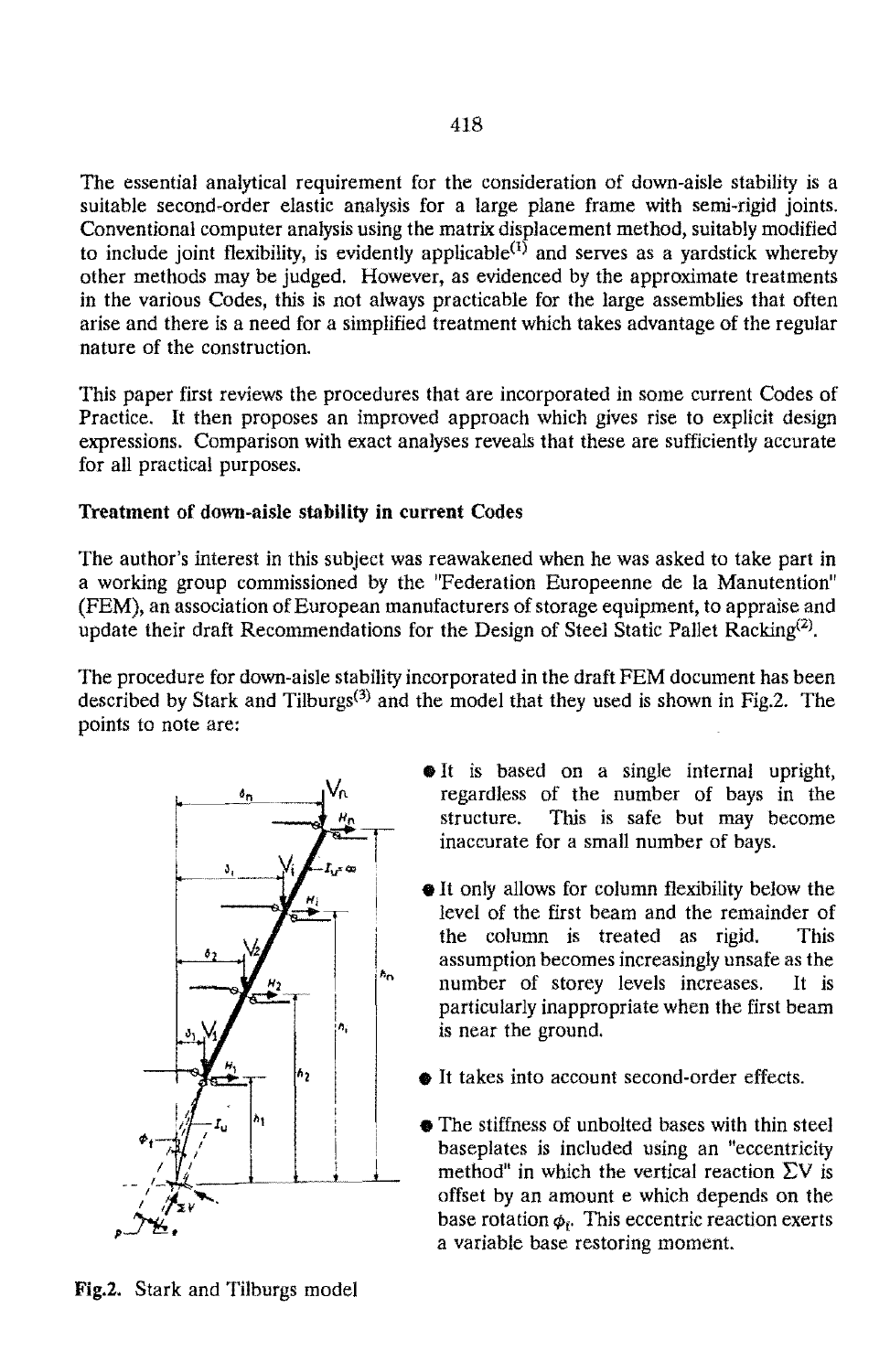A calibration of this method, the results of which will be given later, revealed that it is rather cumbersome, though this can be overcome by programming the equations, and also that there are some typing errors common to both the paper and the draft code which must be corrected before it can give sensible answers. More seriously, however, it appears that the method was only verified by comparison with 'exact' theoretical analysis and test results for low rise racks. As expected, it could become unacceptably unsafe as the height of the structure increased.

Notwithstanding the above deficiencies, Stark and Tilburgs method is probably the best of the simplified treatments that have been codified to date. It should also be noted that, in common with the other codes considered in this section, the draft FEM code allows a full second-order frame analysis as an alternative to the simplified treatment.

The American RMI Specification<sup>(4)</sup> states in clause 5.3.1.1

"For pallet racks and for the portion of the column between the bottom beam and the floor as well as between the beam levels, the effective length factor K is defined as 1.7 or as otherwise determined by rational analysis or tests."

This approach is also potentially unsafe because the value of K depends critically on the stiffness of the beam to upright connections as well as on a number of other factors such as the geometry of the rack and the relative stiffness of the members. Exact analyses show that values of K well in excess of 1.7 are not uncommon.

The provisions of the British SEMA code<sup>(5)</sup> are more comprehensive than those of the RMI code but a primary requirement for down-aisle stability is still the effective length factor of the uprights. This is restricted to the rather low value of  $K = 1.25$  except for the lowest length where K must be increased to 1.5 unless there are two floor fixings, one on each side of the upright in the down-aisle direction.

In addition, there are some further requirements for floor fixings depending on the height of the rack and an additional requirement for overall stability based on a quasi-plastic theory approach, namely:

$$
0.25 \sum M_i \le \sum W_i (R_0 + 0.005) h_i \qquad \dots (1)
$$

where  $\sum M_j$  = the sum of the safe moments of resistance of all connections to a single upright

 $W_i$  = the total load entering the upright at height h

 $R_0$  = The looseness of a connector

Although equation (1) implies a factor of safety of eight, the primary need is to ensure adequate *stiffness* to resist elastic buckling so that this latter requirement cannot be relied upon to give consistently safe results.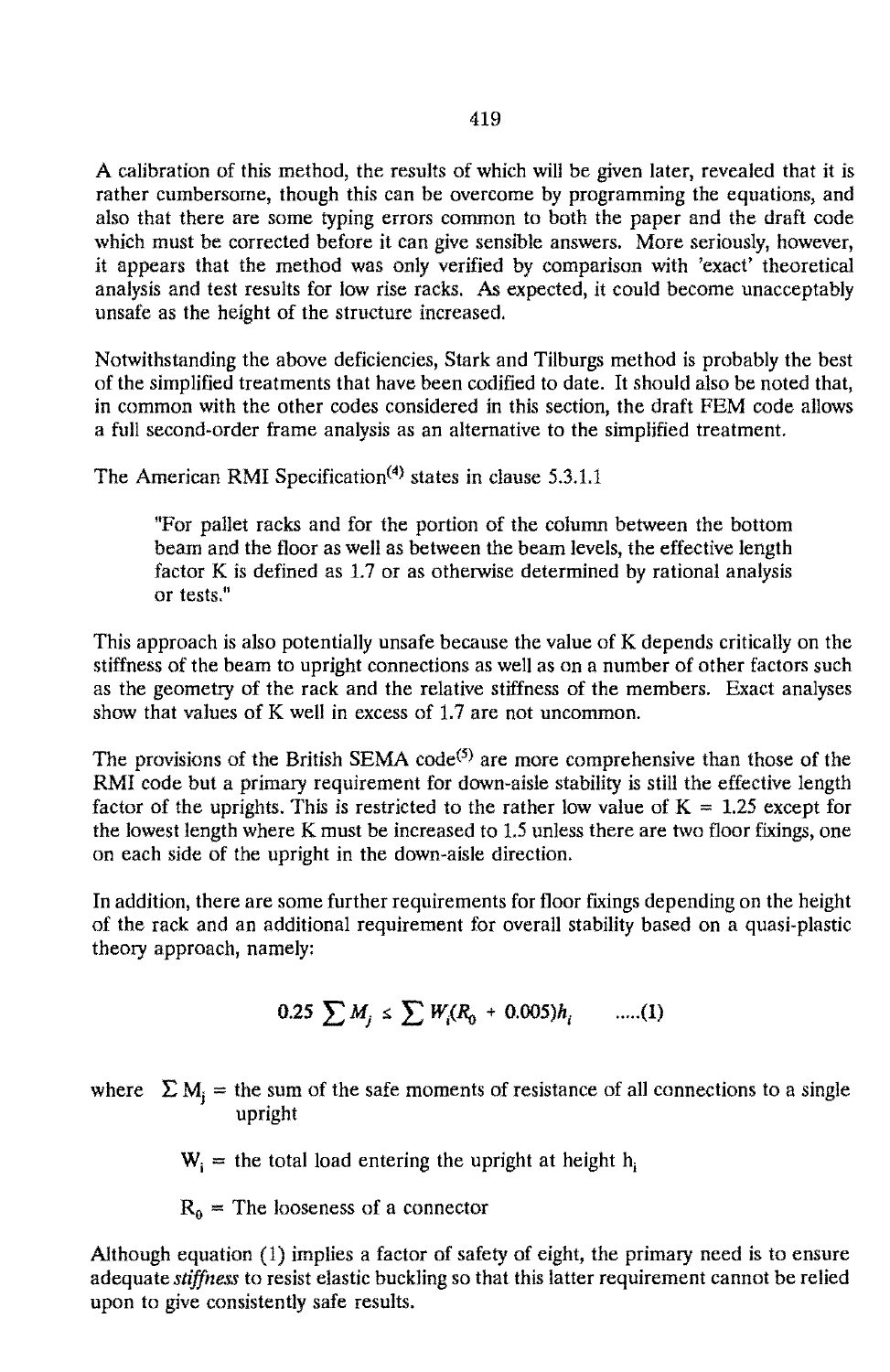#### Effective length and elastic critical load

The concept of effective length has been a source of great confusion to Engineers who have tended to regard it as a property of the member and its end conditions whereas, in reality, it reflects the behaviour of the complete structure. The problem probably arises because engineering students are often taught about effective lengths early in their studies in the context of the buckling of individual columns and before they are in any position to appreciate the wider theory of the stability of complete structures. These early ideas are then difficult to displace.

Effective lengths obtained by considering individual members or small substructures are only relevant in the few cases where buckling of an individual member can reasonable be considered in isolation from the elastic buckling of the complete structure. Examples of this situation are the columns of *braced* frames and the internal members of trusses. Unbraced rack structures do *not* fall into this category.

In general, the only way to calculate an effective length is to first calculate the elastic critical load factor  $\lambda_{\text{crit}}$  of the complete structure. The effective length of any member of length L and second moment of area I is then given by

$$
L_{\text{eff}} = \sqrt{\frac{\pi^2 EI}{\lambda_{\text{crit}} P}} \qquad \dots (2)
$$

where  $P$  is the axial force at unit load factor. The critical length factor  $K$  is then

$$
K=\frac{L_{\text{eff}}}{L} \qquad \qquad \dots (3)
$$

It is salutary to note that, as the stiffness of the semi-rigid joints is reduced, the effective length of the uprights in the down-aisle direction of a rack structure tends to infinity.

For the above reasons, further discussion of down-aisle stability will be primarily concerned with estimating  $\lambda_{\text{crit}}$  and then using it as part of a rational design procedure. The effective length factor K will be conspicuously absent from this discussion.

#### Analysis for down-aisle stability

The principles of an improved analysis for down-aisle stability have already been described by the author $^{(1)}$ . This paper takes the process a stage further to yield explicit design expressions. The method arises initially out of the work of Horne<sup>(6)</sup> who demonstrated a simple procedure for estimating the elastic critical loads of multi-storey frames. An elastic analysis is carried out in which the total vertical load on each storey is applied as a side load at that level as shown in Figs.  $3(a)$  and (b). If, in a given storey of height h<sub>i</sub>, the relative sway of the beams above and below is  $u_i$ , the sway index  $\phi_i =$ u<sub>i</sub>/h<sub>i</sub> and an accurate value of the elastic critical load factor  $\lambda_{crit}$  is given by

$$
\lambda_{crit} = \frac{1}{\phi_{\text{max}}} \qquad \qquad \dots (4)
$$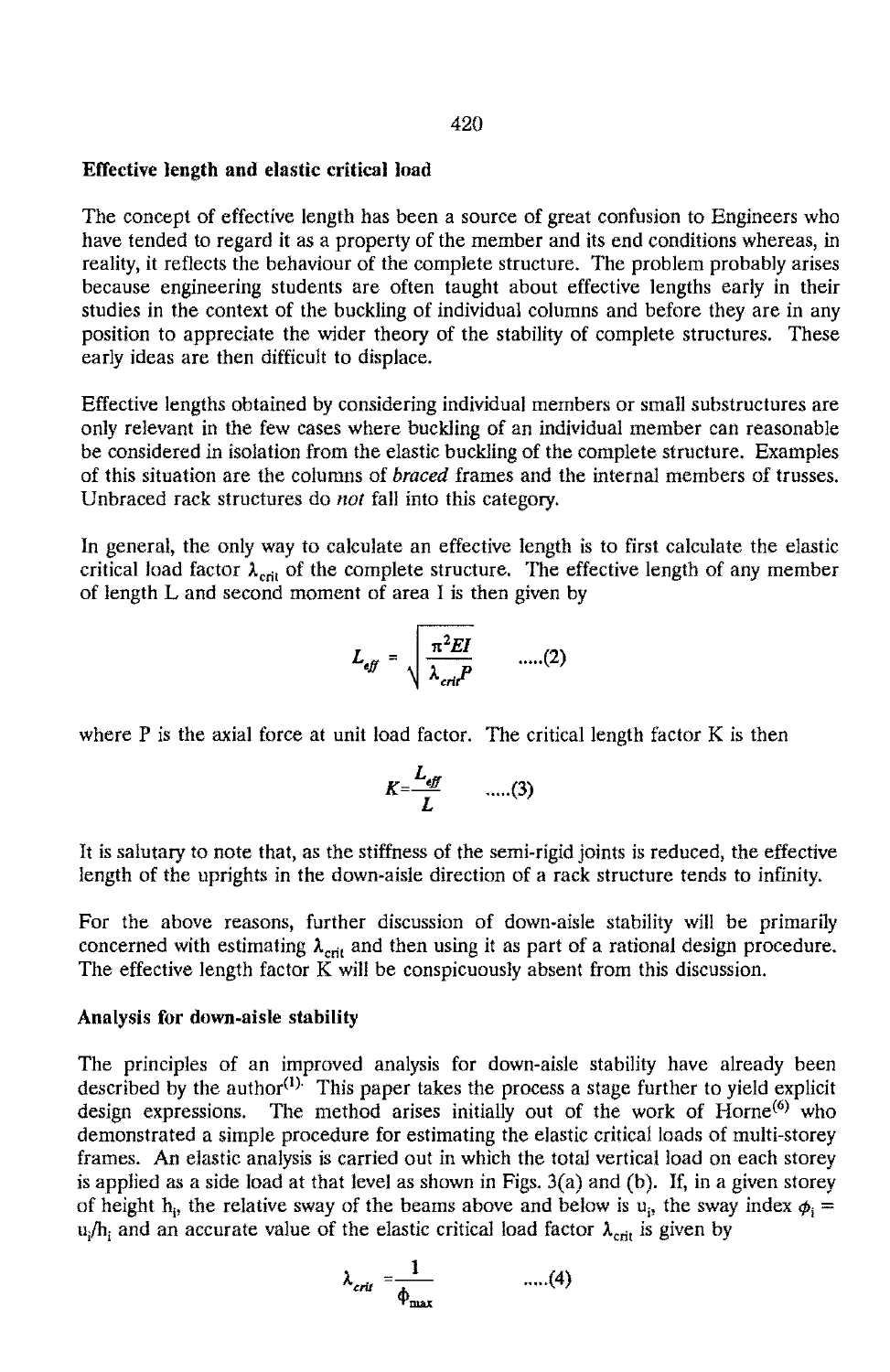where  $\phi_{\text{max}}$  is the maximum value of  $\phi$  when all storeys are considered.



Fig.3. Models for approximate down-aisle stability analysis

It is of interest to note that the Horne method has now been incorporated into both the current British Standard (BS 5950: Part 1) and the European Standard (Eurocode 3) as an appropriate method for the determination of the elastic critical load of a multi-storey frame.

The author showed<sup>(1)</sup> that, particularly with pallet rack structures in mind, the method can be improved by reducing the full frame to the "Grinter" substitute frame shown in Fig  $3(c)$ . The equivalent frame has, in each storey, one column of stiffness equal to the total stiffness of all of the columns in that storey and one beam of stiffness equal to three times the total beam stiffness at that level. The multiplier of three occurs because each beam restrains two columns and has a 50% increase of stiffness if the end rotations are constrained to be equal.

The practical justification for this suggestion is that the complete substitute frame can be solved manually in a single moment distribution process using Naylor's no shear method. The sway indices and hence the elastic critical load then followed using slope deflection equations.

For rack structures, the member stiffnesses require modification to take account of flexible joints at the ends of the beams and at the base of the columns. The method then tends to be even more accurate than for rigid-jointed multi-storey frames. The theoretical reason for this is that the semi-rigid joints ensure that the sway mode under side load and the relevant buckling mode are virtually identical. The relevant equations, which will be required later, are as follows: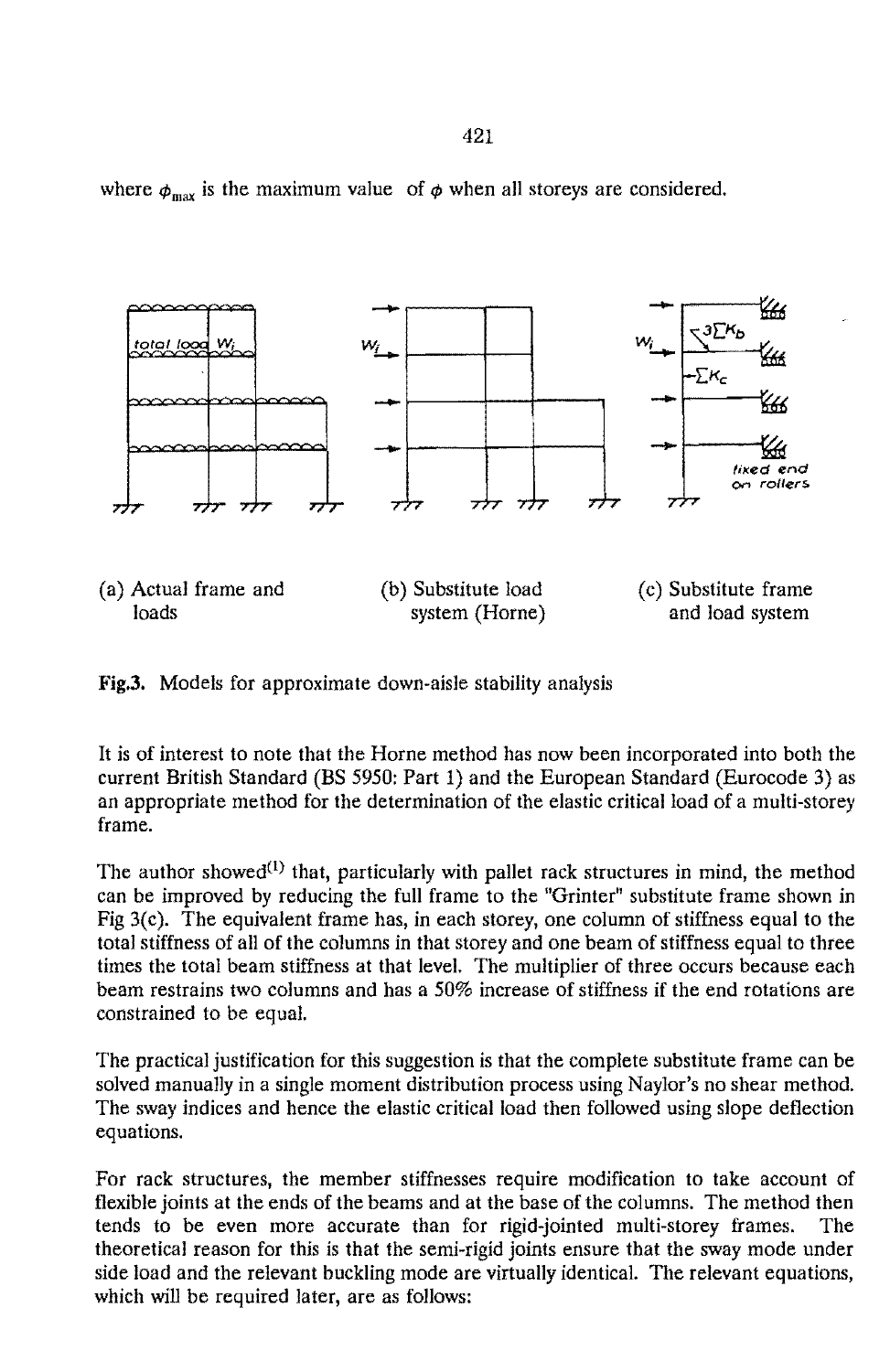(a) Modified beam stiffness



The situation to be considered is shown in Fig.4. In the absence of flexible joints, the rotational stiffness of the beam is *MIa =*   $6EI<sub>B</sub>/L$ . When joints of rotational stiffness  $k<sub>B</sub>$ are introduced at both ends, the rotational stiffness of the beam becomes

Fig.4. Typical beam

$$
\frac{M}{\theta} = \frac{6EI_{B}k_{B}}{6EI_{B} + k_{B}L} \qquad \dots (5)
$$

(b) Modified stiffness of lower length of upright

The situation to be considered is shown in Fig.5. In the absence of base flexibility, the no shear stiffness  $M/\theta = EI_C/h$ . When a semi-rigid joint of stiffness  $k_C$  is introduced at the base,



Fig.S. No shear case for bottom storey upright

Fig.6. Fixed end moments for bottom storey upright

(c) Fixed-end moments for lower length of upright

The situation to be considered is shown in Fig.6 where S is the storey shear which will generally be the sum of all side loads above the storey under consideration. The expressions for the end moments are:

$$
M_2 = \frac{-Sh}{2} \left[ \frac{2EI_c + k_c h}{EI_c + k_c h} \right] \qquad \dots (7)
$$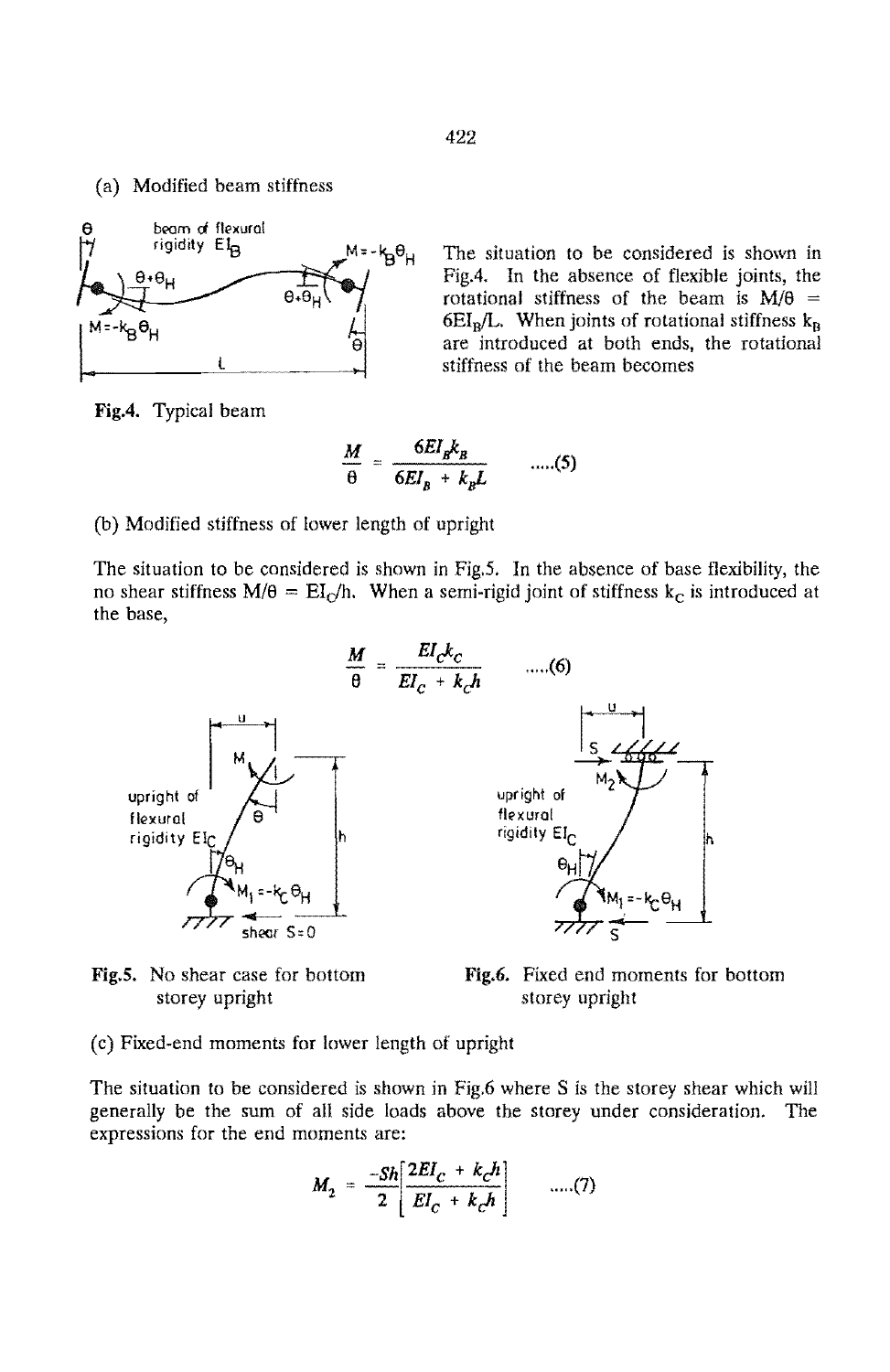$$
M_1 = \frac{-Sh}{2} \left[ \frac{k_c h}{EI_c + k_c h} \right] \qquad \dots (8)
$$

(d) Analysis of the substitute frame

A manual solution of the substitute frame has already been described $^{(1)}$ . More attractive in the age of the micro-computer is to set up the equations in matrix form for computer solution. Using the notation of Fig.7, the procedure is as follows:



Fig.7. Notation for matrix analysis of the substitute frame

Each beam in the substitute frame is representative of two beams framing into the upright so that, from equation  $(5)$ , at level i,

$$
M_{Bi} = \frac{12EI_{B}k_{B}}{6EI_{B} + k_{B}L}\theta_{i} = K_{Bi}\theta_{i} \qquad \dots (9)
$$

Each column above the first beam is in a standard no-shear situation so that for the length above level i with end rotations  $\theta_i$  and  $\theta_{i+1}$ ,

$$
M_{i2} = \frac{-S_i h_i}{2} + \frac{EI_{Ci}}{h_i} (\theta_i - \theta_{i-1}) = \frac{-S_i h_i}{2} + K_{Ci} \theta_i - K_{Ci} \theta_{i-1} \qquad \dots (10)
$$

$$
M_{i+1,1} = \frac{-S_{i+1}h_{i+1}}{2} + \frac{EI_{C,i+1}}{h_{i+1}}(\theta_i - \theta_{i+1}) = \frac{-S_{i+1}h_{i+1}}{2} + K_{C,i+1}\theta_i - K_{C,i+1}\theta_{i+1} \quad ....(11)
$$

where  $S_i$  is the storey shear.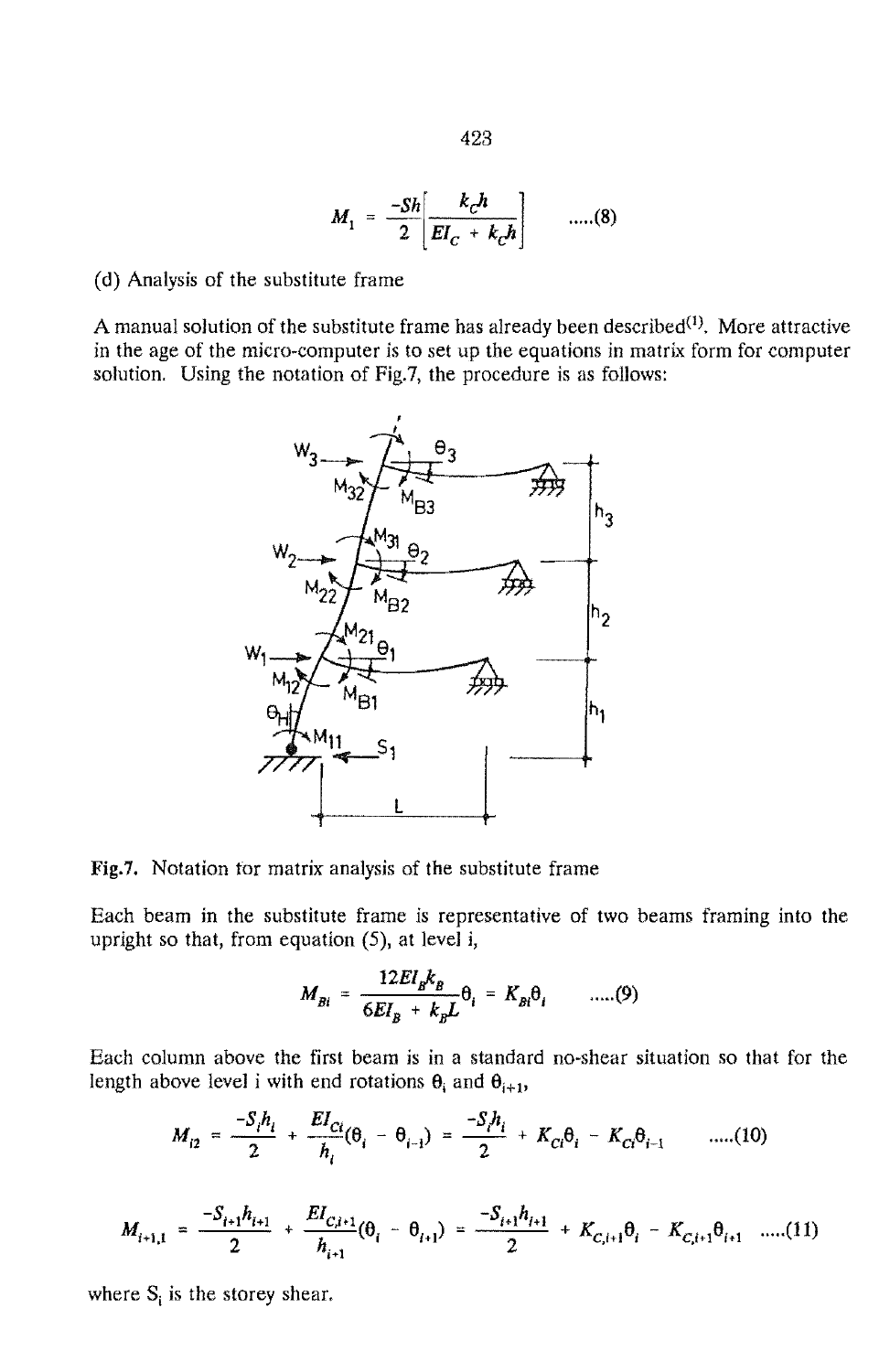The lowest column length requires special consideration because of the semi-rigid connection at the base. Here, from equations (6) and (7),

$$
M_{12} = \frac{-S_1 h_1}{2} \left[ \frac{2EI_{C1} + k_C h_1}{EI_{C1} + k_C h_1} \right] + \frac{EI_C k_C}{EI_{C1} + k_C h_1} \theta_1 = \frac{-S_1^1 h_1}{2} + K_{C1}^1 \theta_1 \quad \dots (12)
$$

The required matrix equations for the evaluation of the unknown rotations  $\theta_i$  can now be set up by considering the equilibrium of each joint in turn, for example,

$$
M_{i2} + M_{i+1,1} + M_{Bi} = 0 \qquad \dots (13)
$$

and denoting

$$
K_{Ci} + K_{c,i+1} + K_{Bi} = \Sigma K_i \qquad \dots (14)
$$

gives

$$
\begin{bmatrix}\n\Sigma K_1^1 & -K_{C2} \\
-K_{C2} & \Sigma K_2 & -K_{C3} \\
-K_{C3} & \Sigma K_3 & -K_{C4} \\
\end{bmatrix}\n\begin{bmatrix}\n\theta_1 \\
\theta_2 \\
\theta_3 \\
\end{bmatrix} = \n\begin{bmatrix}\n0.5(S_1{}^1h_1 + S_2h_2) \\
0.5(S_2h_2 + S_3h_3) \\
0.5(S_3h_3 + S_4h_4)\n\end{bmatrix}
$$
\netc\n(15)

These equations can then be solved for the unknown rotations and the bending moments follow from equations (9) to (11). The sway index for any storey can then be determined as follows using the notation of Fig.8.

$$
\phi_i = \frac{u_i}{h_i} = \frac{M_{Bi}}{K_{Bi}} - \frac{2M_{i2} - M_{ii}}{6K_{Ci}} \qquad \qquad \dots (16)
$$

and the elastic critical load then follows from equation (4).

#### Explicit expressions for the elastic critical load

Although the methodology described above is attractively simple, it is still best done on a micro-computer and requires special programming. It is therefore of interest to explore whether further simplification may be possible without significant loss of accuracy. The first possibility is to apply the fundamental assumption of Stark and Tilburgs and to restrict bending of the column to the lowest storey as shown in Fig.9.

This is, of course, likely to lead to unsafe answers for tall structures but it leads to simple explicit design expressions for low-rise structures.

Let  $n_b =$  the number of bays in the rack  $n_{s}$  = the number of storeys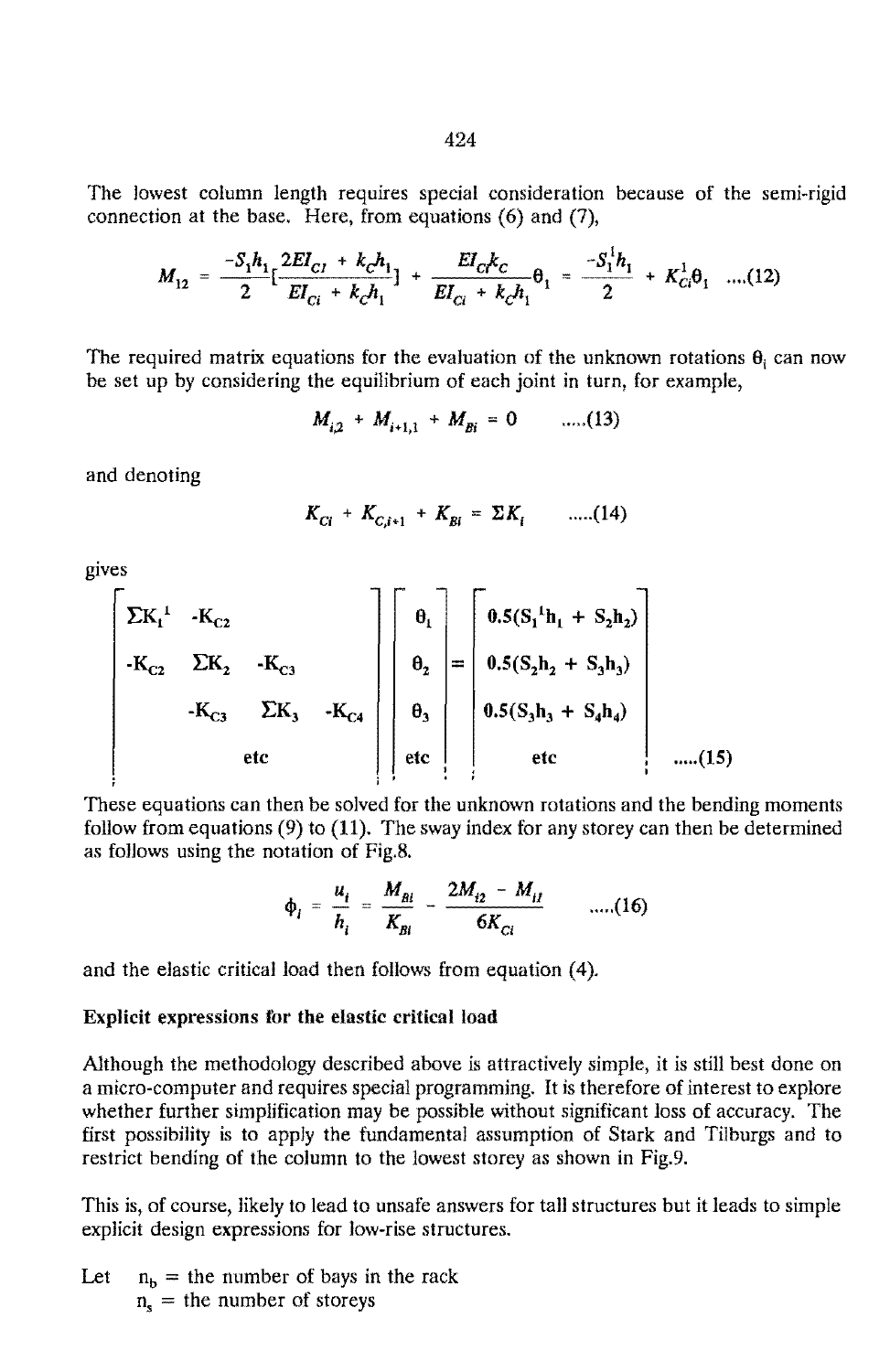



Έŕ

Fig.9. First simplified model for rack analysis

Then the equivalent second moment of area of the column and the equivalent base stiffness in the substitute frame are:

$$
I_C^1 = (n_b + 1)I_C
$$
 ....(17)  

$$
k_C^1 = (n_b + 1)k_C
$$
 ....(18)

The beam end moment is given by equation (9) which, for a series of identical beams, can be more conveniently expressed as

$$
M_B = F\theta \qquad \qquad \ldots (19)
$$

where

$$
F = \frac{12EI_p n_b k_b}{6EI_B + k_b L} \qquad \dots (20)
$$

Considering moment equilibrium of the column about the base gives

$$
\sum (Wh) - \sum M_B + M_{11} = 0 \qquad \dots (21)
$$

But

$$
\sum M_B = n_s F \theta \qquad \dots (22)
$$

and, from Fig.S and equations (6) and (8),

$$
M_{11} = \frac{-S_1 h_1}{2} \left[ \frac{k_c^1 h_1}{EI_c^1 + k_c^1 h_1} \right] - \frac{EI_c^1 k_c^1}{EI_c^1 + k_c^1 h_1} \theta \qquad \dots (23)
$$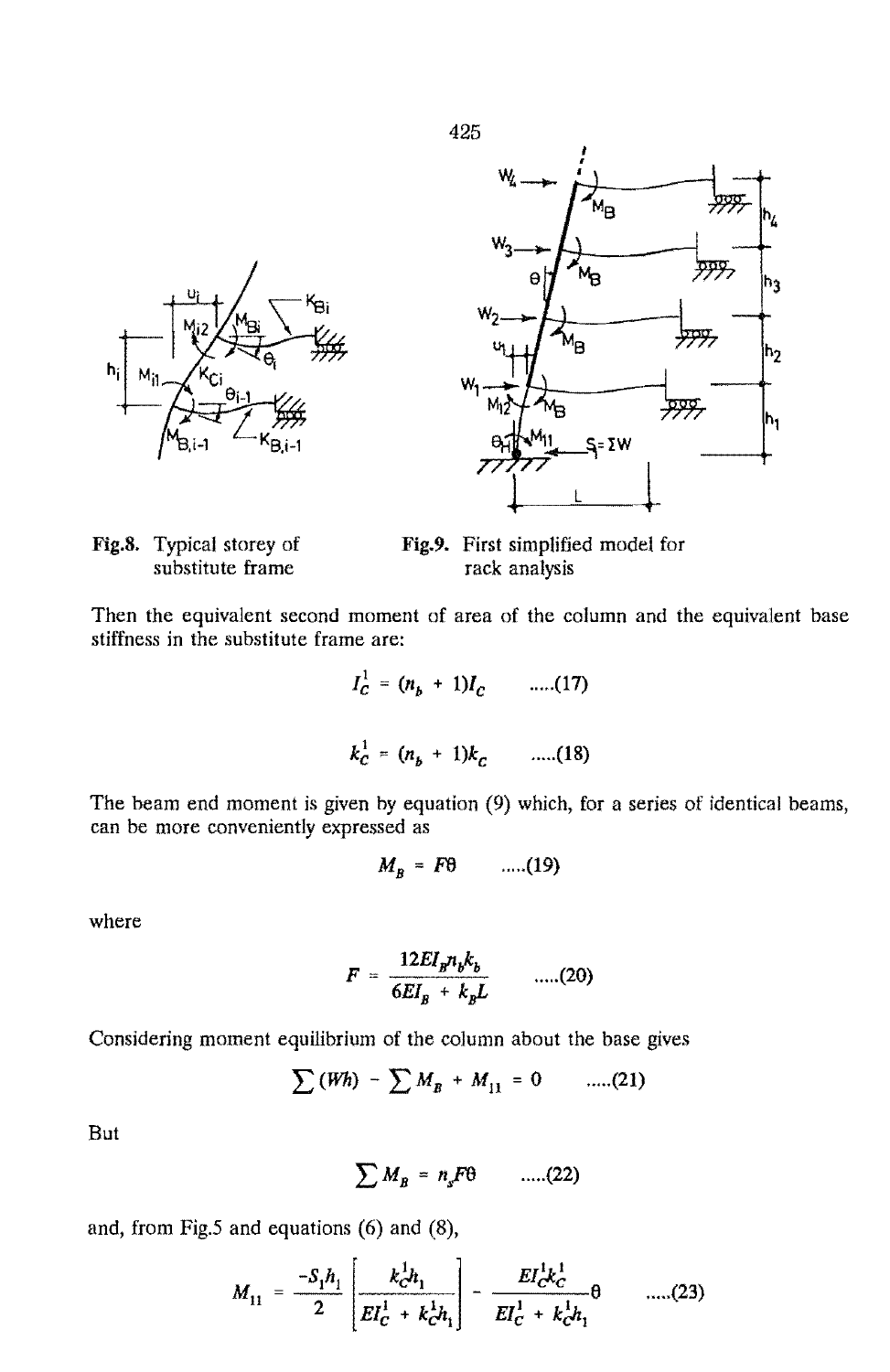and therefore

$$
\theta = \frac{\sum (Wh) - \frac{S_1 h_1}{2} \left| \frac{k_c^1 h_1}{EI_c^1 + k_c^1 h_1} \right|}{n_s F + \frac{EI_c^1 k_c^1}{EI_c^1 + k_c^1 h_1}} \qquad \qquad \dots (24)
$$

Having found  $\theta$ , M<sub>11</sub> is given by equation (23) above and

$$
M_{12} = \frac{-S_1 h_1}{2} \left[ \frac{2EI_C^1 + k_C^1 h_1}{EI_C^1 + k_C^1 h_1} \right] + \frac{EI_C^1 k_C^1}{EI_C^1 + k_C^1 h_1} \theta \qquad \dots (25)
$$

The bottom storey sway index  $\phi$  is then given by

$$
\phi = \theta - \frac{(2M_{12} - M_{11})h_1}{6EI_c^1} \qquad \qquad \dots (26)
$$

Noting that, within the restrictions of the model, only the bottom storey can buckle, it follows that:

$$
\lambda_{crit} = \frac{1}{\phi} = \frac{EI_C^1 + k_C^1 h_1}{\left[EI_C^1 + \frac{k_C^1 h_1}{2}\right] \theta + \frac{\sum W h^2}{12 E I_C^1} \left[4 E I_C^1 + k_C^1 h_1\right]} \qquad \qquad \dots (27)
$$

Although giving rise to a simple explicit expression for the elastic critical load, this model has the same limitations as that of Stark and Tilburgs. Therefore, before considering how an estimate of the elastic critical load can be incorporated in a complete design procedure for down-aisle stability, it is appropriate to first investigate a potential improvement in the model.

#### Improved model for down-aisle stability

The only significant limitation of the simplified model shown in Fig.9 is that it neglects the flexibility of the upper storey columns. However, it is sufficiently accurate to suggest that it is not necessary to take into account the flexibility of all storeys and that an adequate estimate of the critical load will be obtained if the columns in just the two lowest storeys are allowed to bend. This argument also takes into account the observation that, when using either the full Horne method or the author's original simplification, the critical storey with the highest sway index is usually the first or second.

An improved model is therefore shown in Fig. 10. The derivations of the design expressions corresponding to this model follow a similar course to the above though the equations are a little more cumbersome. Using a similar notation to the previous section,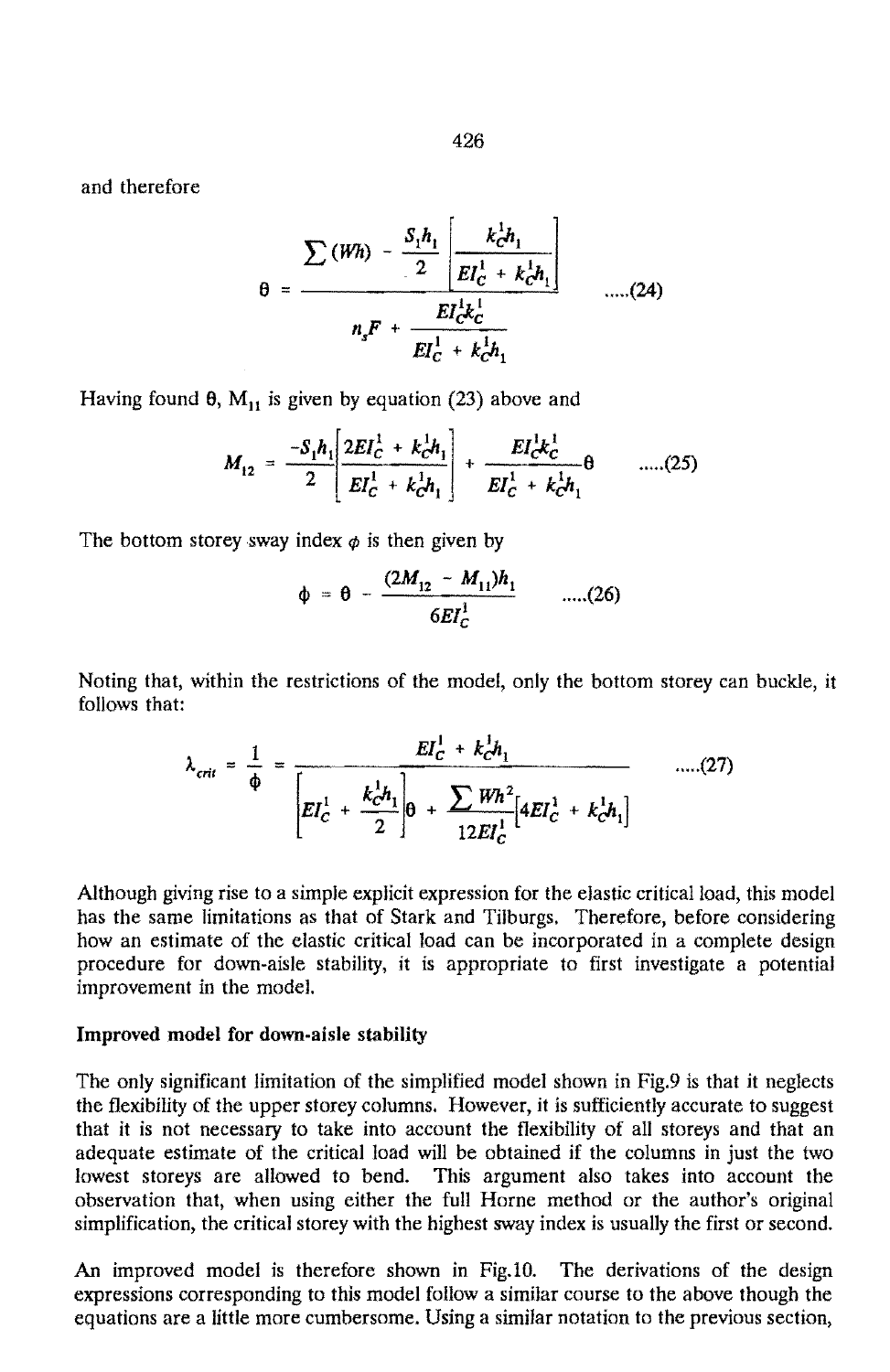

Fig.10. Improved model for rack analysis

$$
M_{11} = \frac{-S_1 h_1}{2} \left[ \frac{k_c^1 h_1}{EI_c^1 + k_c^1 h_1} \right] - \frac{EI_c^1 k_c^1}{EI_c^1 + k_c^1 h_1} \theta_1 \qquad \dots (28)
$$
  

$$
M_{12} = \frac{-S_1 h_1}{2} \left[ \frac{2EI_c^1 + k_c^1 h_1}{EI_c^1 + k_c^1 h_1} \right] + \frac{EI_c^1 k_c^1}{EI_c^1 + k_c^1 h_1} \theta_1 \qquad \dots (29)
$$
  

$$
M_{21} = \frac{-S_2 h_2}{2} + \frac{EI_c^1 \theta_1}{h_2} - \frac{EI_c^1 \theta_2}{h_2} \qquad \dots (30)
$$

Joint equilibrium at the first beam level can be expressed as

$$
M_{12} + M_{21} + F\theta_1 = 0 \qquad \dots (31)
$$

After substituting for  $M_{12}$  and  $M_{21}$  from above, this can be expressed in the form

$$
\theta_1 = A + B\theta_2 \qquad \dots (32)
$$

where

$$
A = \frac{S_1 h_1}{2C} \left[ \frac{2EI_C^1 + k_C^1 h_1}{EI_C^1 + k_C^1 h_1} \right] + \frac{S_2 h_2}{2C} \qquad \dots (33)
$$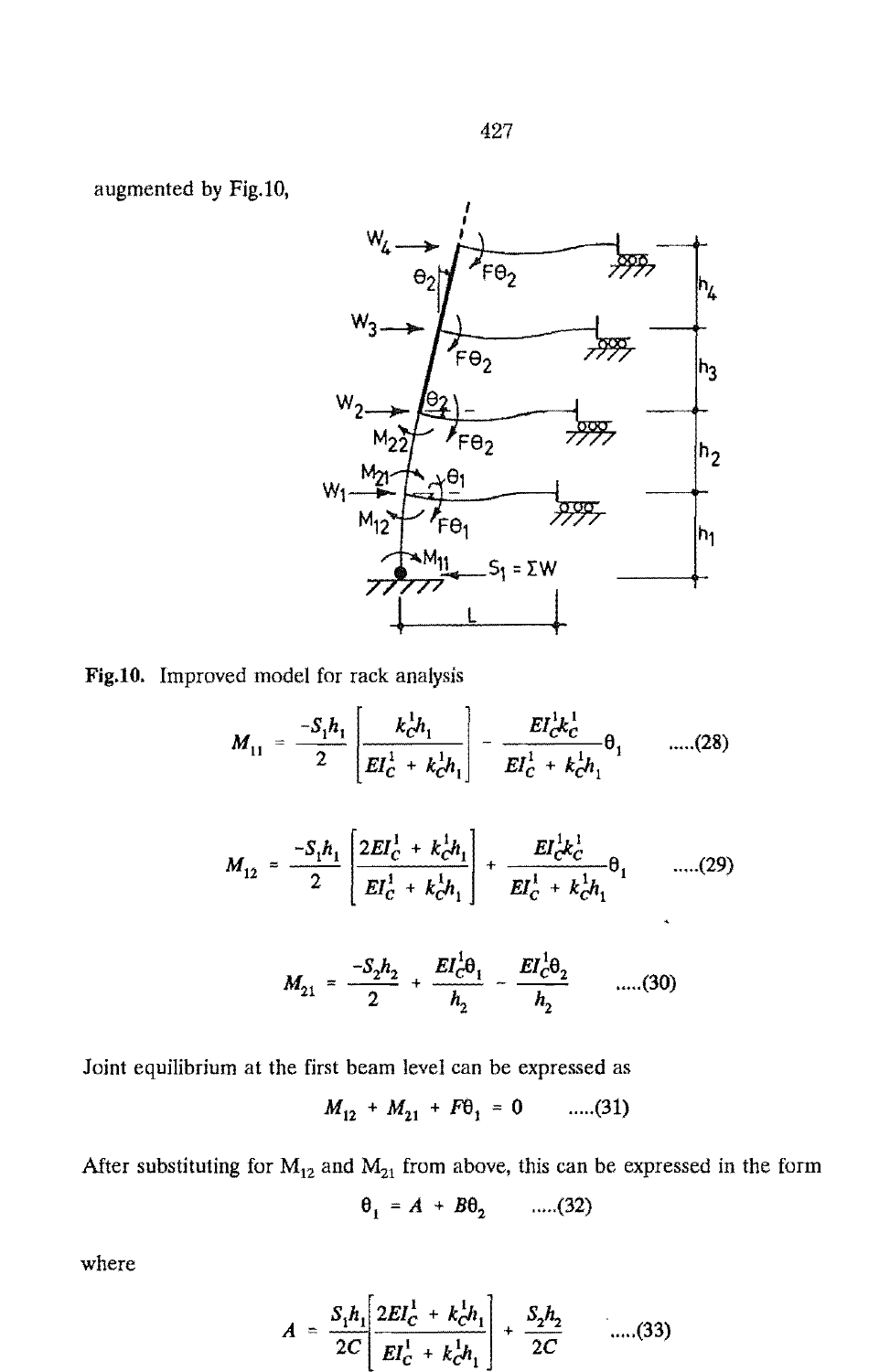$$
B = \frac{EI_C^1}{h_2 C} \qquad \dots (34)
$$

$$
C = F + \frac{EI_{C}^{1}k_{C}^{1}}{EI_{C}^{1} + k_{C}^{1}h_{1}} + \frac{EI_{C}^{1}}{h_{2}} \qquad \qquad \ldots \ldots \text{(35)}
$$

Moment equilibrium of the entire upright gives

$$
\sum (Wh) - (n_s - 1)F\Theta_2 - F\Theta_1 + M_{11} = 0 \qquad \dots (36)
$$

Then, substituting for  $\theta_1$  and  $M_{11}$  and rearranging gives

$$
\theta_2 = \frac{G}{D} \qquad \dots (37)
$$

where  

$$
G = \sum (Wh) - FA - \frac{S_1 h_1}{2} \left[ \frac{k_0^1 h_1}{EI_C^1 + k_0^1 h_1} \right] - \frac{EI_C^1 k_0^1 A_1}{EI_C^1 + k_0^1 h_1} \qquad \dots (38)
$$

$$
D = \theta_2 \left[ (n_s - 1 + B)F + \frac{EI_C^1 k_C^1}{EI_C^1 + k_C^1 h_1} \right] \qquad \dots (39)
$$

The bending moments  $M_{11}$ ,  $M_{12}$  and  $M_{21}$  can then be determined by substituting for  $\theta_1$ and  $\theta_2$  in equations (28) to (30). The sway index for the bottom storey is then

$$
\phi_1 = \theta_1 - \frac{(2M_{12} - M_{11})h_1}{6EI_C^1} \qquad \qquad \dots (40)
$$

The calculation of the sway index  $\phi_2$  for the first storey also requires

$$
M_{22} = \frac{-S_2 h_2}{2} - \frac{EI_c^1 \theta_1}{h_1} + \frac{EI_c^1 \theta_2}{h_2} \qquad \dots (41)
$$

and then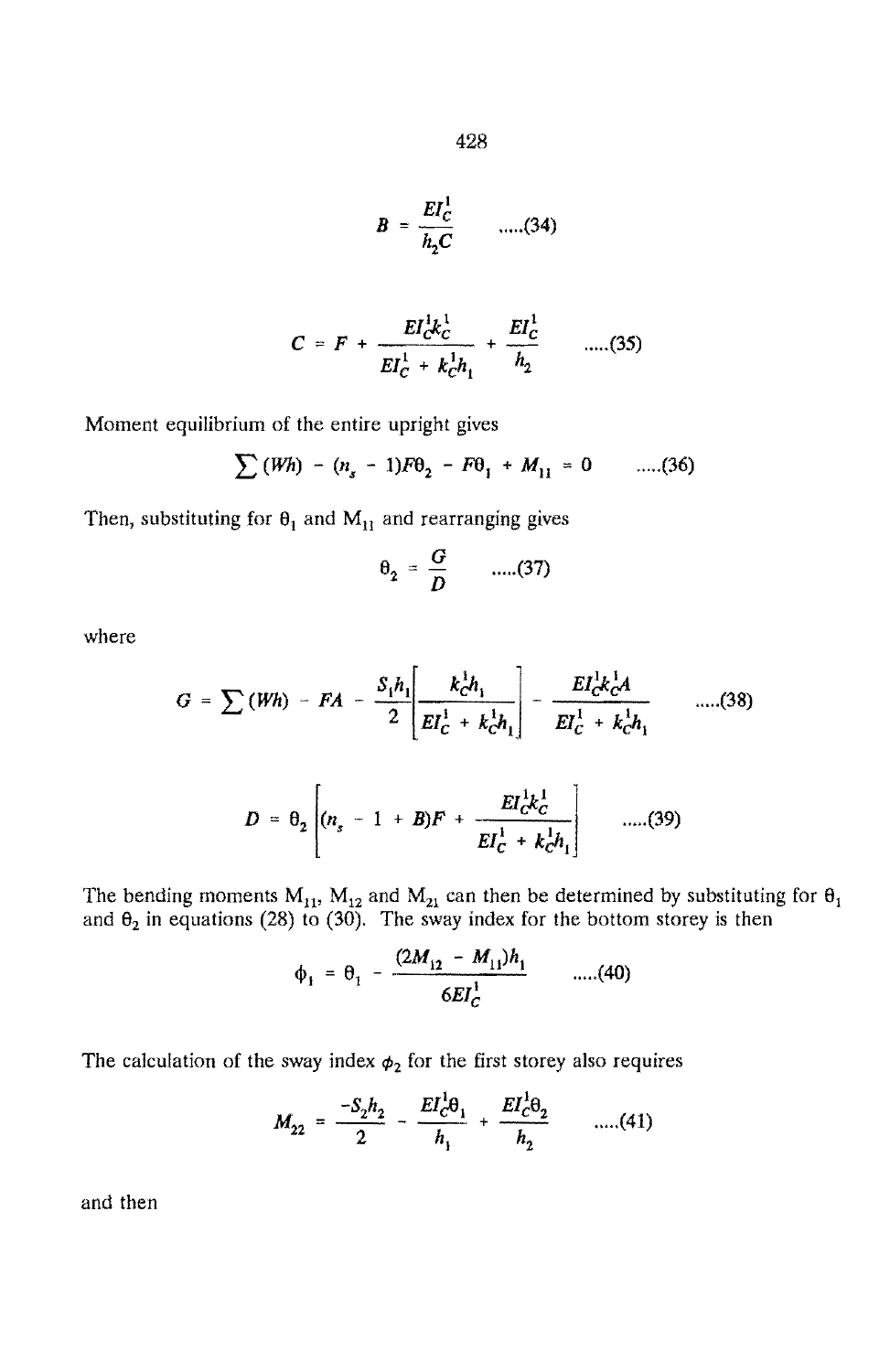$$
429\,
$$

$$
\phi_2 = \theta_2 - \frac{h^2}{6EI_C^1}(2M_{22} - M_{21}) = \frac{S_2h_2^2}{12EI_C^1} + \frac{\theta_1 + \theta_2}{2} \qquad \dots (42)
$$

 $\overline{a}$ 

Finally, the elastic critical load  $\lambda_{\rm crit}$  is given by

$$
\lambda_{crit} = \frac{1}{\phi_{\text{max}}} \qquad \dots (43)
$$

where  $\phi_{\text{max}}$  is the greater of  $\phi_1$  and  $\phi_2$ .

#### Actual bending moments under notional horizontal loads

The various procedures described above for the determination of the elastic critical load  $\lambda_{\text{crit}}$  can also be used to estimate the sway of the complete frame and its bending moment distribution under the combination of vertical and notional horizontal loads shown in Fig.1 for load factors less than  $\lambda_{\text{crit}}$ . This is because the "amplified sway" method is remarkably accurate for racking structures with semi-rigid joints. The sway deflections and bending moments given by the Horne method and its various derivatives described above merely have to be multiplied by an amplification factor  $\beta$  to give the corresponding second order values arising from the notional side loads  $\alpha W$ , where

$$
\beta = \frac{\alpha \lambda \lambda_{crit}}{\lambda_{crit} - \lambda} \qquad \ldots (44)
$$

To obtain the design bending moments in individual members, it is necessary to apportion the sway moments in the substitute frame to the uprights and to add the bending moments due to vertical (pattern) load.

#### Bending moments due to pattern loading

It is in the nature of pallet racking that an unlimited number of possible loading patterns exist and it is an impossible task to predict which pattern will generate the critical combination of axial load and bending moment which will determine the design of a particular upright. However, a limited investigation suggests that it is generally sufficient to consider the rack to be fully loaded except for a single beam near the middle of the structure at the lowest level. If the bottom beam is near the ground, a check should also be made with the load omitted from a single beam near the middle of the second level, otherwise there is only one load case to consider.

This load case is most easily generated by adding to the second-order sway case considered above (a) a pattern of bending moments corresponding to uniform downward loading and (b) a pattern of bending moments corresponding to a single beam load applied in the upward direction.

Near the middle of the structure, full downward loading gives rise to equal fixed end moments in all beams of magnitude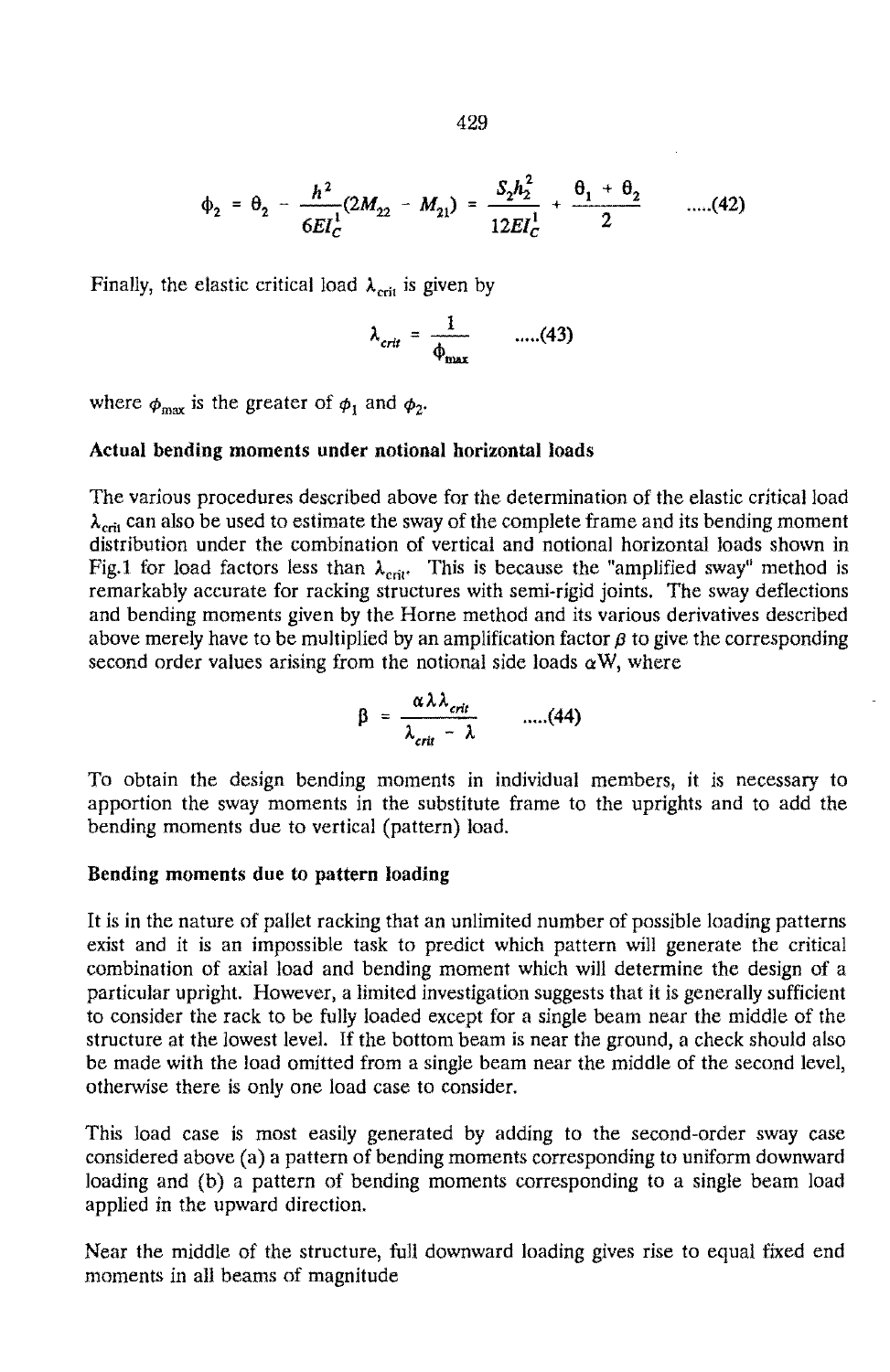$\frac{W_B L}{12} \frac{k_B L}{2EI_B + k_B L}$  .....(45)

where  $W_B$  is the total load per beam.

The moments generated by removing the load from a beam at the lowest level can be estimated with sufficient accuracy using the sub-frame shown in Fig.1l. Taking advantage of symmetry, the bending moments indicated on the figure are given by the following expressions:



Fig.11. Sub-frame for the removal of a single beam load

Beam stiffness, symmetrical case

$$
K_{BI} = \frac{2EI_{B}k_{B}}{2EI_{B} + k_{B}L} \qquad \dots (46)
$$

Beam stiffness, general case

$$
K_{B2} = \frac{4EI_{B}k_{B}(3EI_{b} + k_{B}L)}{(2EI_{B} + k_{B}L)(6EI_{B} + k_{B}L)} \qquad \dots (47)
$$

Stiffness of lower upright

$$
K_{CI} = \frac{4EI_C(3EI_C + k_Ch_1)}{h_1(4EI_C + k_Ch_1)} \qquad \dots (48)
$$

Stiffness of upper upright

$$
K_{C2} = \frac{4EI_C}{h_2} \qquad \dots (49)
$$

Total stiffness of joint

430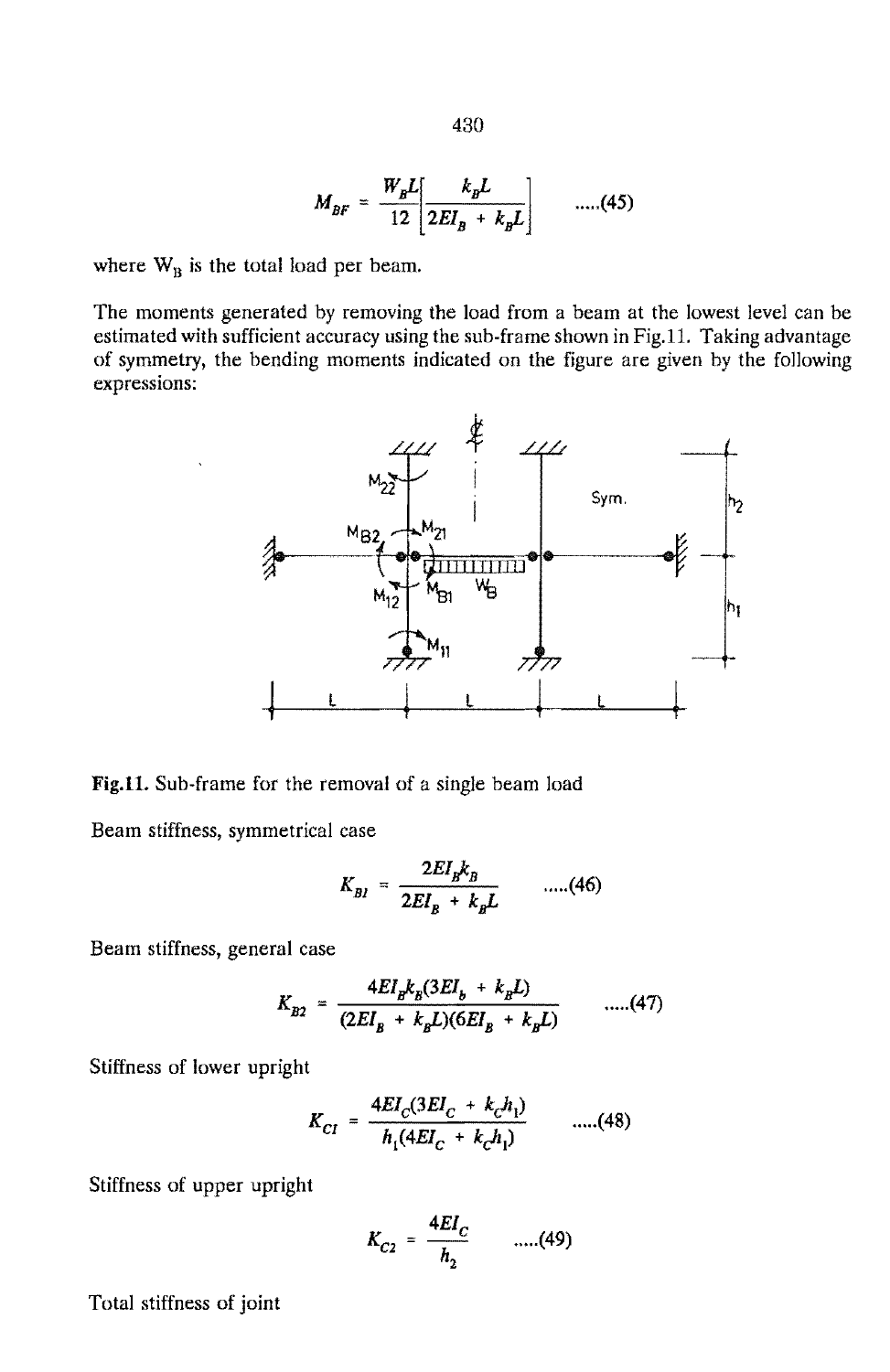$$
\Sigma K = K_{BI} + K_{B2} + K_{C1} + K_{C2} \qquad \qquad \ldots \qquad (50)
$$

Then, with the fixed-end moment  $M_{BF}$  according to equation (45),

$$
M_{BI} = M_{BF} (1 - \frac{K_{BI}}{\sum K})
$$
 .....(51)  

$$
M_{B2} = M_{BF} \frac{K_{B2}}{\sum K}
$$
 .....(52)  

$$
M_{12} = M_{BF} \frac{K_{C1}}{\sum K}
$$
 .....(53)  

$$
M_{11} = \frac{M_{12}}{2} \frac{k_{C}h_{1}}{3EI_{C} + k_{C}h_{1}}
$$
 .....(54)  

$$
M_{21} = M_{BF} \frac{K_{C2}}{\sum K}
$$
 .....(55)

$$
M_{22} = \frac{M_{21}}{2} \qquad \dots (56)
$$

It has been shown by the use of stability functions that it is not necessary to consider second-order effects in this sub-frame. The same sub-frame can also be used to omit a beam load at the second level by inserting the appropriate values for  $h_1$  and  $h_2$  and letting  $k_C = \infty$ ,

#### Design procedure

The methods described in this paper allow a complete pattern of axial loads, bending moments and sway deflections to be calculated for a typical rack structure such as is shown in Fig.I. This calculation takes account of:

- second-order  $(P\Delta)$  effects
- notional horizontal loads
- semi-rigid joints
- pattern loading

These bending moments and axial loads can be used for member design in the usual way. Here it should be noted that the analysis includes for all buckling effects in the downaisle direction. This includes member buckling (by enhancing the bending moments) and it is not necessary to include for this effect twice by using an arbitrary effective length factor.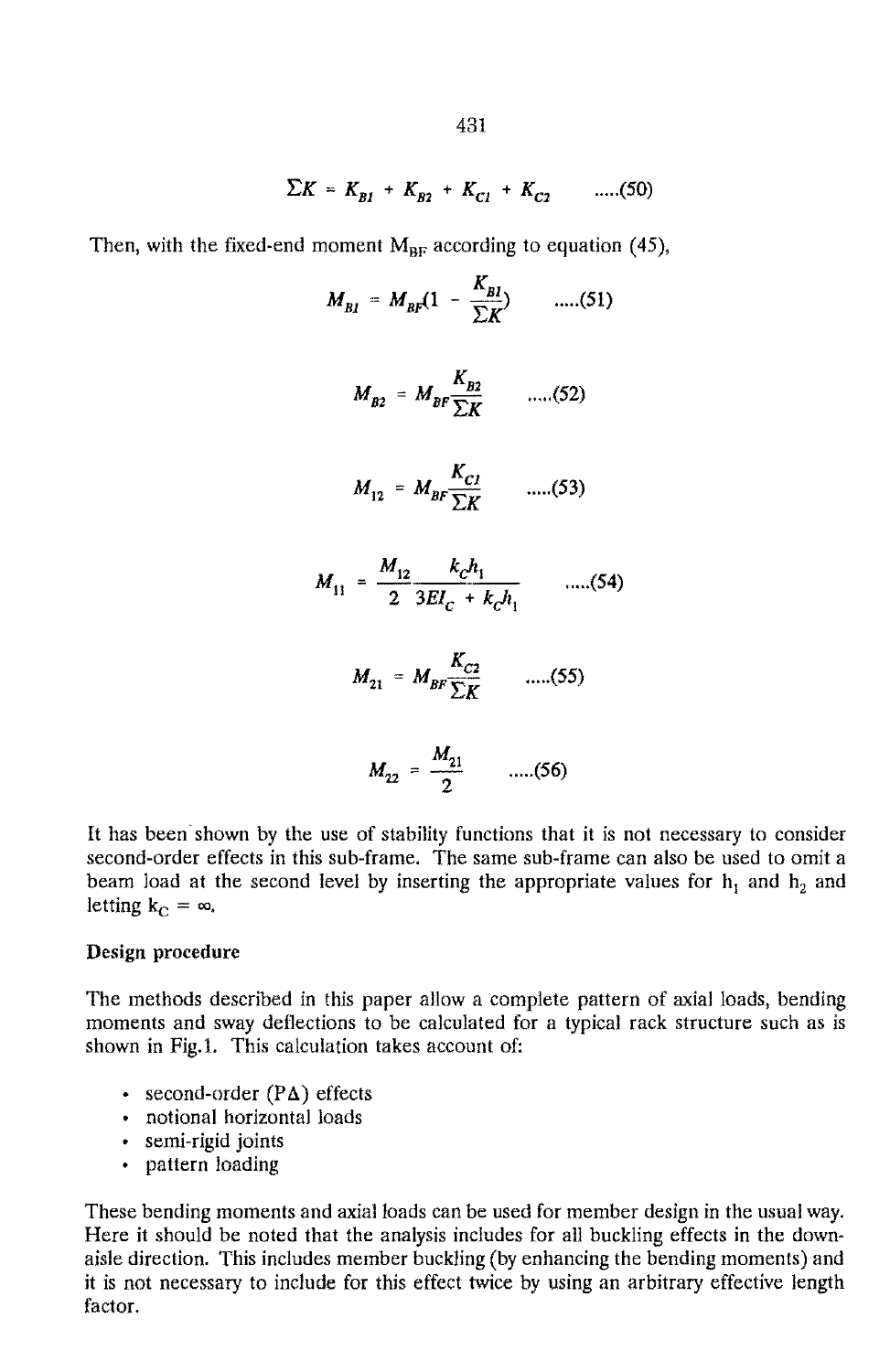In addition to checking member stability, it is necessary to limit the sway deflection. This ensures that the rack is adequately stiff in the down-aisle direction and also ensures an adequate reserve of safety with respect to sway failure of the entire structure. An appropriate criterion is to limit the sway index in any storey under the notional horizontal loads (enhanced by second-order effects)to 0.005 at the serviceability limit state and 0.02 at the ultimate limit state.

# Verification of the method

The methods described above have been subject to detailed calibration against the results of exact analysis and, where possible, test results. Space precludes a full account here and it is only possible to give a small selection of the comparisons with exact analyses. The family of frames shown in Fig.12 will be used for this purpose with the following values:



Variable number of bays .....

Fig.12. Frames for the verification of the design procedures

As well as varying the number of storeys and the number of bays, other variations were included. The various analyses are denoted by either Aij or Bij with or without (p) where:

Series A: lower storey  $= 1500$  mm (all storey heights equal) Series B: lower storey  $= 500$  mm (lower beam close to ground)  $i =$  number of storeys  $j =$  number of bays (p) denotes pinned bases (otherwise analysis includes  $k_c$ )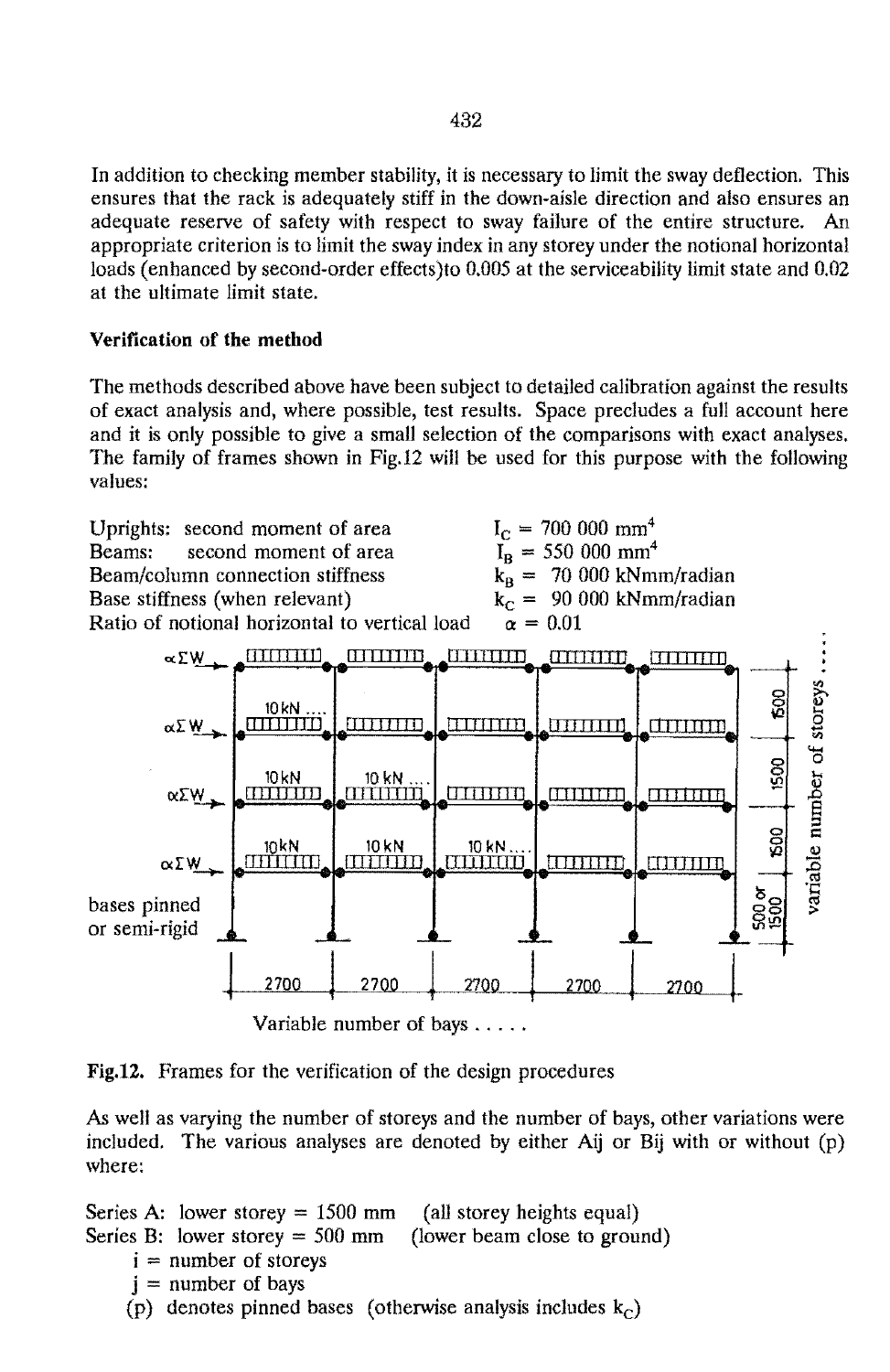The most sensitive test of the basic methodology is the value predicted for the elastic critical load factor  $\lambda_{\text{crit}}$ . The results given by the different available methods are summarised for frames up to 6 storeys (8 metres) high in Table 1.

| Frame<br>Type | Values of $\lambda_{\text{crit}}$ |       |                  |                                  |          |                  |
|---------------|-----------------------------------|-------|------------------|----------------------------------|----------|------------------|
|               | Exact                             | Horne | Horne/<br>Davies | Stark &<br>Tilburgs              | Eq. (27) | Design<br>Method |
| A33           | 4.004                             | 3.785 | 3,802            | 5.571                            | 4.337    | 3.910            |
| A33(p)        | 2.193                             | 1.947 | 1.960            | 2.058                            | 2.553    | 2.035            |
| A44           | 2.770                             | 2.597 | 2.608            | 3,797                            | 3.190    | 2.764            |
| A44(p)        | 1.576                             | 1.362 | 1.369            | 1.700                            | 1.961    | 1.476            |
| A55           | 2.085                             | 1.959 | 1.966            | 2.856                            | 2.509    | 2.131            |
| A55(p)        | 1.219                             | 1.037 | 1.043            | 1.411                            | 1.590    | 1.154            |
| A35           | 3.820                             | 3.582 | 3.596            | 5.571                            | 4.180    | 3.698            |
| A35(p)        | 2.111                             | 1.876 | 1.886            | 2.058                            | 2.470    | 1.956            |
| <b>B33</b>    | 6.350                             | 5.913 | 5.944            | Not applicable<br>Not applicable |          | 6.315            |
| B33(P)        | 4.437                             | 4.127 | 4.153            |                                  |          | 4.365            |
| <b>B44</b>    | 4.035                             | 3.702 | 3.718            |                                  |          | 4.220            |
| B44(p)        | 3.019                             | 2.758 | 2.774            |                                  |          | 3.071            |
| <b>B55</b>    | 2.868                             | 2.638 | 2.648            |                                  |          | 3.159            |
| B55(p)        | 2.230                             | 2.045 | 2.055            |                                  |          | 2.554            |
| <b>B64</b>    | 2.229                             | 2.027 | 2.038            |                                  |          | 2.570            |
| B64(p)        | 1.767                             | 1.608 | 1.616            |                                  |          | 1.941            |

**Table** 1. Elastic critical loads of a family of frames

The various analyses included in this table are as follows:

**Exact** analysis uses a second-order plane frame analysis with semi-rigid joints and is the yardstick by which other methods may be judged.

**Horne** is the application of the Horne side load method<sup>(6)</sup> using a first-order elastic analysis of the complete frame.

Horne/Davies is the simplification of the Horne method based on the Grinter substitute frame shown in Fig.7.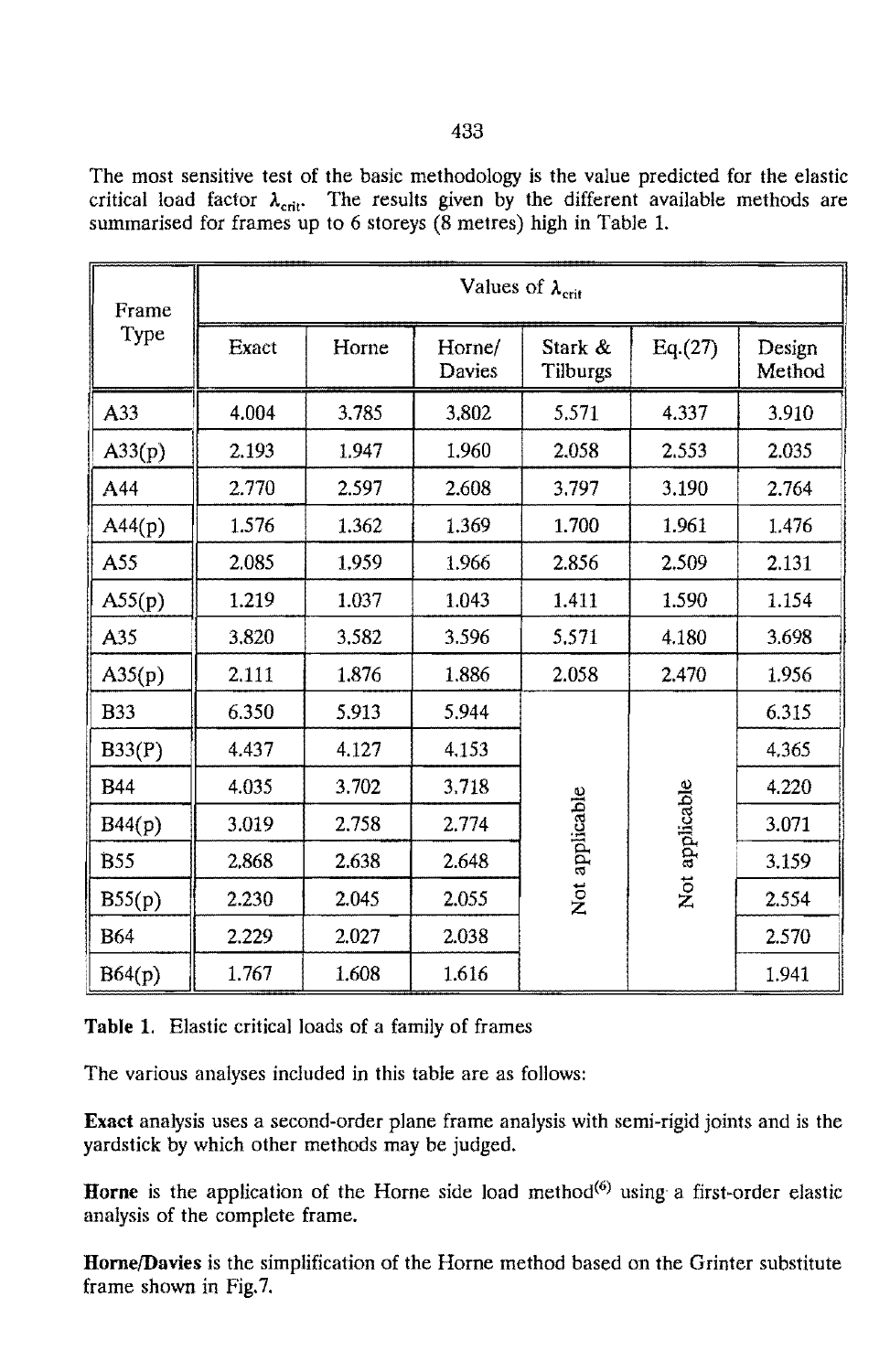**Stark and Tilhurgs** is the method given in Reference 3 which was proposed for the draft FEM recommendations<sup>(3)</sup>.

**Equation** (27) is the first simplification of the Grinter substitute frame with column flexibility in the first storey only. This gives rise to an explicit expression for  $\lambda_{crit}$ .

Design method is the second simplification of the substitute frame with column flexibility in the first two storeys. This method is considered to be the most appropriate available for a rational design procedure.



(a) second-order analysis with full vertical and notional side loads



(b) second-order analysis with load omitted on lowest central beam



fully loaded frame  $+$  negative beam load  $=$  pattern loading (c) values obtained using the proposed design expressions

Fig.13. Exact and 'design' bending moments for frame ASS (kNmm)